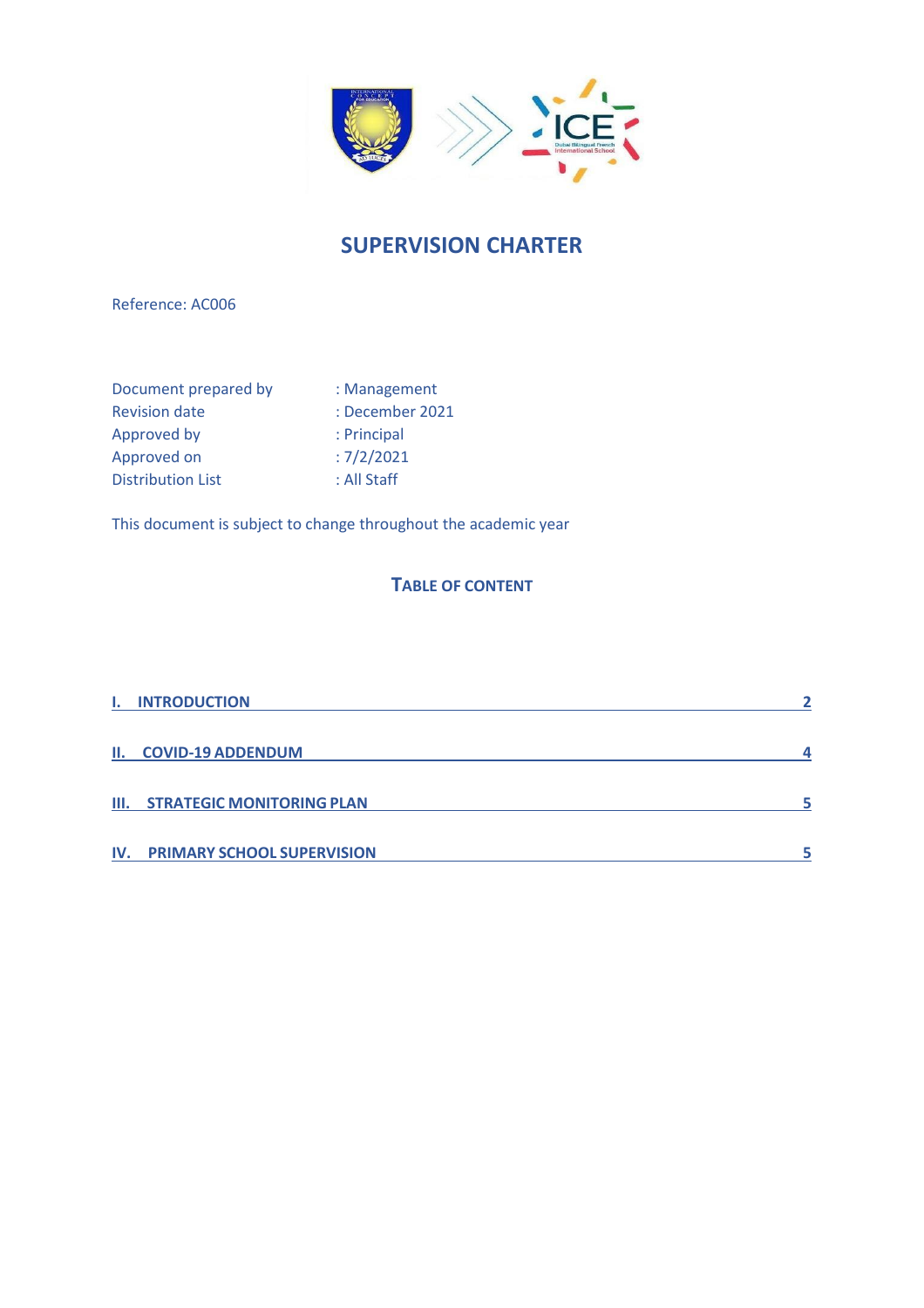#### <span id="page-1-0"></span>**I.Introduction**

Supervision is the mission of accompanying pupils inside and outside the school's premises, which includes the responsibility of ensuring that the conditions for proper conduct of school activities are maintained and guarantee the protection and safety of pupils, in accordance with legal and institutional standards and guidelines.

Pupils' supervision during school hours must be continuous and their safety must be constantly ensured, taking into account the constraints of the premises, the school equipment and the nature of the activities undertaken.

1- Pupils should always be under adult supervision. They cannot be left alone regardless of the circumstances.

2- A supervisor should always be present with the pupils if they are not in class with the teacher on duty, regardless of the circumstances.

3- The times and areas of supervision are clearly defined and must be observed without exception to ensure the safety of the pupils.

4- No change in times and areas of supervision can be made without the prior consent of the school administration.

5- The number of supervisors is defined according to the configuration of the premises and the number of pupils.

6- A teacher should never leave his/her pupils in the yard without making sure that the supervisor is present. If the supervisor is not present, he/she must supervise the pupils until their arrival.

7- If a supervisor on duty is absent or late, he must inform the school administration so that their replacement can be organized.

8- A child kept in class should not be alone and remains under the responsibility of the teacher responsible for his class, or, where applicable, with a supervisor appointed by the administration.

9- In the event of an accident, the supervisor sends the affected pupil to the school clinic accompanied by another pupil for primary and middle school classes. For kindergarten classes, a nanny can be called upon to accompany the student to the school clinic. If this is not possible, the pupils should be gathered together, and the concerned child should be taken to the school clinic.

10- A supervisor on duty can only leave pupils under their responsibility after finishing their scheduled time and handing them to a teacher or another supervisor.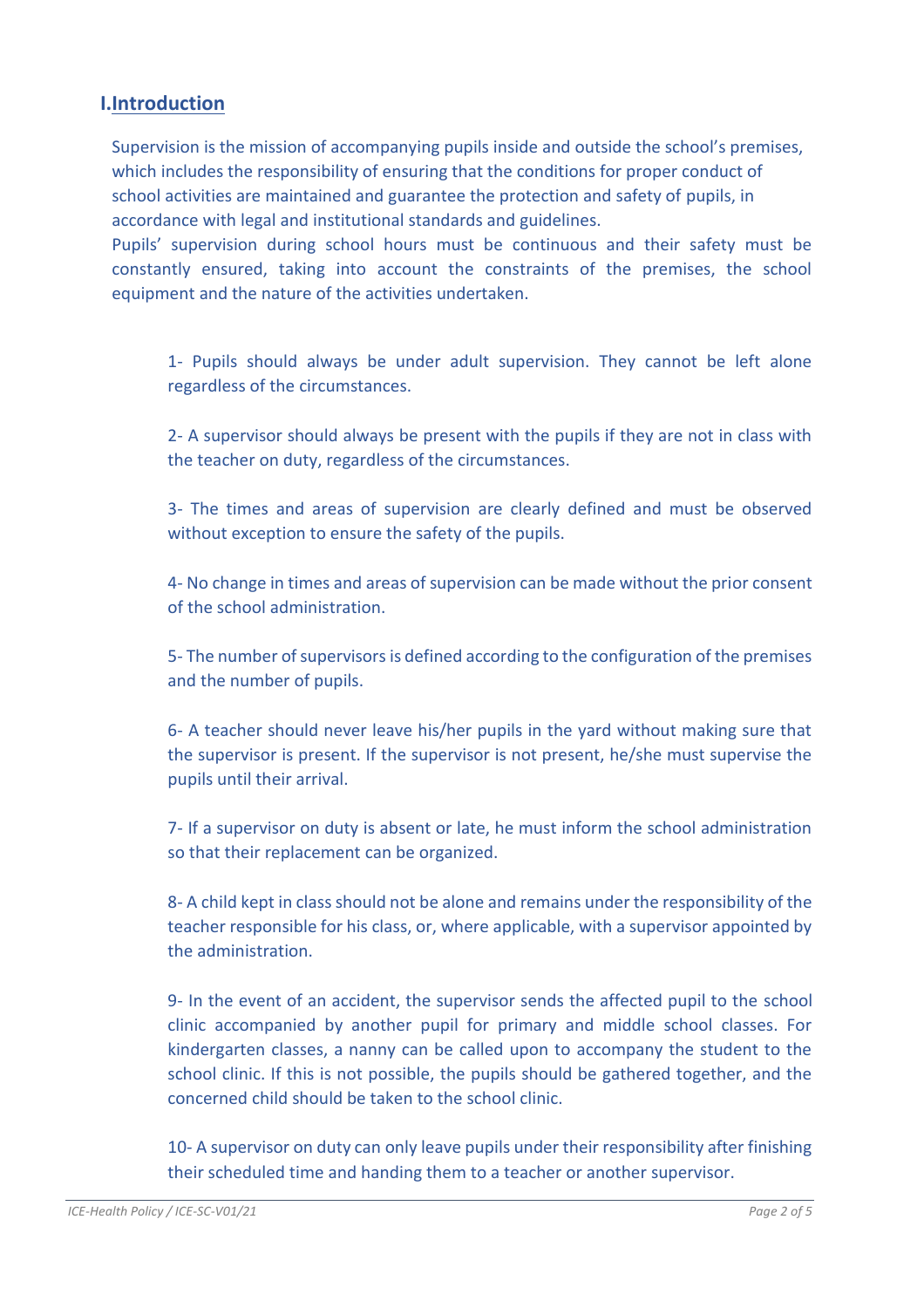11- The monitoring of an injured child stops only when the child is taken care of by the medical staff.

12- Supervision in the playground must be "effective and vigilant", which cannot be the case if the supervisors on duty are discussing together in a corner of the playground:

- An absent teacher should always be replaced by a colleague for his supervision, even if there is no replacement for the class.
- At the end of recess, the teachers on duty should wait until all the children have returned to their dedicated class: this time (recess) is often the cause of accidents.
- Supervisors are not fulfilling their duty of vigilance and precaution when their focus is in the discussion with another supervisor, which limits their supervision to a small group and prevents them from supervising the activities of all the pupils under their responsibility.
- It is not enough for a teacher or supervisor to give instructions to the pupils under their responsibility; they need to make sure that their instructions are understood and applied.
- Tolerance and the bad example given by a teacher or supervisor are misconducts, as long as this tolerance or bad example can be linked to an act causing injuries to the pupils.

#### <span id="page-2-0"></span>**II.Covid-19 Addendum**

The precautionary measures set for Covid-19 involve the implementation of the following additional measures when monitoring pupils:

- Pupils in each class should be physically separated from pupils in other classes.
- Pupils must keep a safe distance of 1m between each other and avoid any physical contact with their classmates.
- Elementary and middle school pupils should wear their masks during recess if they are not participating in physical activity.

# <span id="page-2-1"></span>**III. Strategic monitoring plan**

The implementation of this plan will have a direct impact on the feeling of safety. This feeling of safety will in turn have an impact on the learning process because the student will be able to: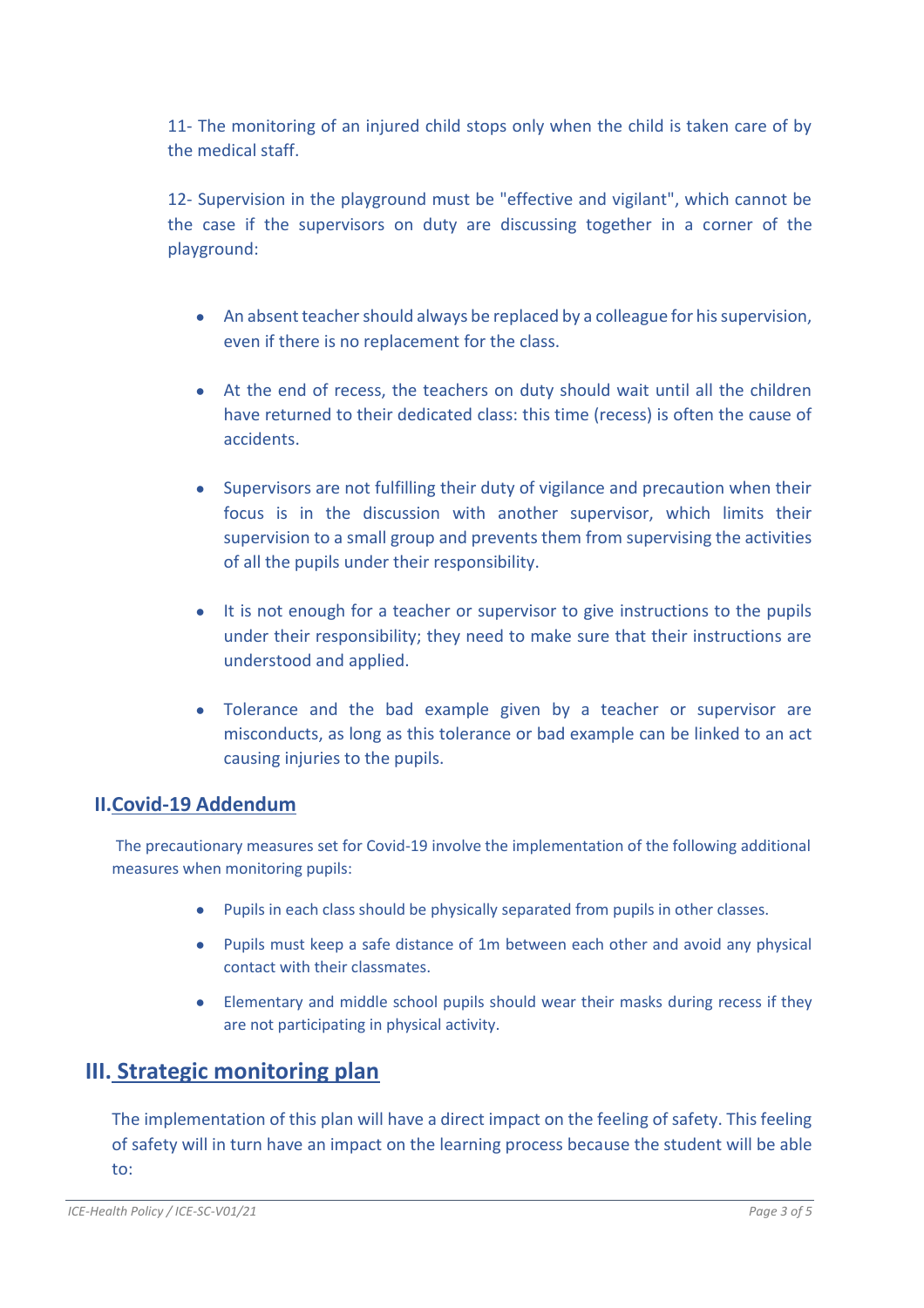- 1. Focus on the tasks at hand
- 2. Apply the values of tolerance and respect
- 3. Come to school without fear of bullying or harassment
- 4. Feel safe everywhere within the school
- 5. File a complaint without fear of reprisal
- 6. Know that any complaint will be followed up
- 7. Ensure academic success

Consequently, this sense of security will be transferred to the teacher because he/she:

- 1. Can focus on teaching rather than discipline
- 2. Can help every student reach their full potential
- 3. Work with pupils who are proud of their school
- 4. Live in an environment of collaboration and respect
- 5. Can reduce stress related to work

### <span id="page-3-0"></span>**IV.Primary school supervision**

It is important to plan for supervision work according to the zones as for any establishment, but also to plan the rules of use for the games.

A- In the recess area

- Establish the rules of good citizenship expected for the exit of the equipment, the playing areas, if the ball leaves the court and access to this court by a neighbor or a parent.
- Provide the rules for the game module, ball games, hockey...
- B-Plan
- It is suggested to provide a diagram that illustrates the places where the supervisors will be moving in the yard in order to avoid a cluster of adults.
- C- Schedule
	- It is suggested to plan the monitoring arrangements for the more intense hours, both indoors and outdoors (morning entrance, recess, midday entrance, pm exit), and to plan the modalities in case of rain for each of these areas.

#### D- Safety is everyone's responsibility

● Supervision must be a priority for all adults in the establishment

E- The effectiveness of a plan is not only measured by the number of supervisors, but also by:

- A clear definition of the role of supervisors
- Supervision procedures consistent with the school management